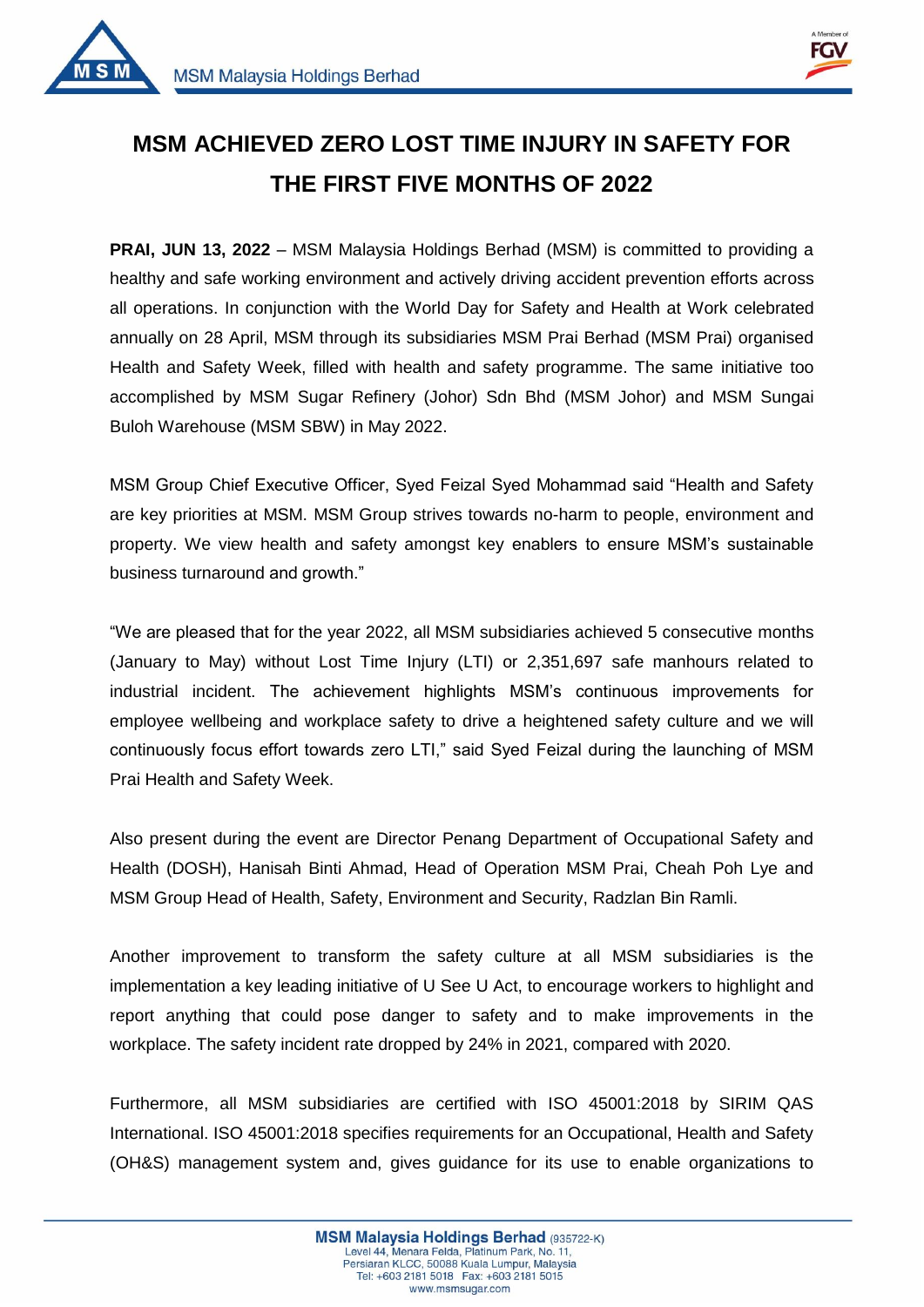

provide safe and healthy workplaces by preventing work-related injury and ill health, as well as by proactively improving their OH&S performance.

Among the activities available during the Health and Safety Week are Exhibition and Talk by Penang DOSH, Pejabat Kesihatan Daerah Seberang Perai Tengah, The National Anti-Drugs Agency (AADK), Social Security Organisation (SOCSO), The Road Transport Department (JPJ) Seberang Jaya and The Fire and Rescue Department (BOMBA) Seberang Perai Tengah as well as Basic Health Screening and health and safety-related programme.

MSM has established a Safety and Health management system that prioritizes high standards of occupational safety and health for employees and third parties in line with MSM Occupational Health and Safety Standards. These adhere to international and local health and safety industry standards by fulfilling the requirements with the Occupational Safety and Health Act 1994 and Factory & Machinery Act 1967.

MSM is fully committed to providing a safe, conducive and healthy workplace by preventing work-related injuries, near-misses, and occupational ill health by proactively enhancing and further improving occupational safety and health processes and performance.

## **-ENDS-**

## **About MSM Malaysia Holdings Berhad (MSM)**

MSM Malaysia Holdings Berhad (MSM) is Malaysia's leading refined sugar producer and one of the biggest sugar refiners in Asia. MSM is involved in producing, marketing and selling refined sugar products under the "Gula Prai" brand. The company conducts its business principally through two operating subsidiaries, MSM Prai Berhad and MSM Sugar Refinery (Johor) Sdn Bhd. In addition, MSM also operates a logistics company – MSM Logistics Sdn Bhd.

At present, MSM's annual production capacity is up to 2.05 million tonnes of refined sugar. In 2021, MSM produced 895,222 tonnes of refined sugar, of which 246,101 tonnes are catered for the export market. Currently, MSM corroborates up to 60% of the domestic market share. MSM has been listed on the Main Market of Bursa Malaysia since 2011 and has a market capitalisation of RM900 million as at 31 December 2021. MSM combines economic success with environmental protection and social responsibility for a sustainable future.

MSM offers a variety of products ranging from white refined sugar of various grain sizes to soft brown sugar. These are marketed and sold in a variety of packaging options under its flagship brand - Gula Prai. MSM also sells molasses, a by-product of the refining process, to distilleries and producers of ethanol, animal feed and yeast, among other products. Aside from household consumers, MSM sells to a wide range of customers in Malaysia and in other countries directly and indirectly through traders, wholesalers and distributors. Its customers include major companies in the beverage and confectionery industries, hotels, restaurants and food outlets.

For more information, please visi[t www.msmsugar.com](http://www.msmsugar.com/)

## **Forward Looking Statements**

Certain statements in this media release regarding MSM's operations may constitute forward-looking statements. These statements can be identified by key words such as "believes", "estimates", "anticipates", "expects", "intends", "may", "will", "plans", "outlook" and other words of similar meaning in connection with a discussion of future operating or financial performance. These statements relate to the plans, objectives, goals, strategies, future operations and performance of MSM. Actual results and outcomes may differ materially from those projected in any forward-looking statements due to various events, risks, uncertainties and other factors. We neither intend to nor assume any obligation to update or revise any forward-looking statements, whether as a result of new information, future events or otherwise.